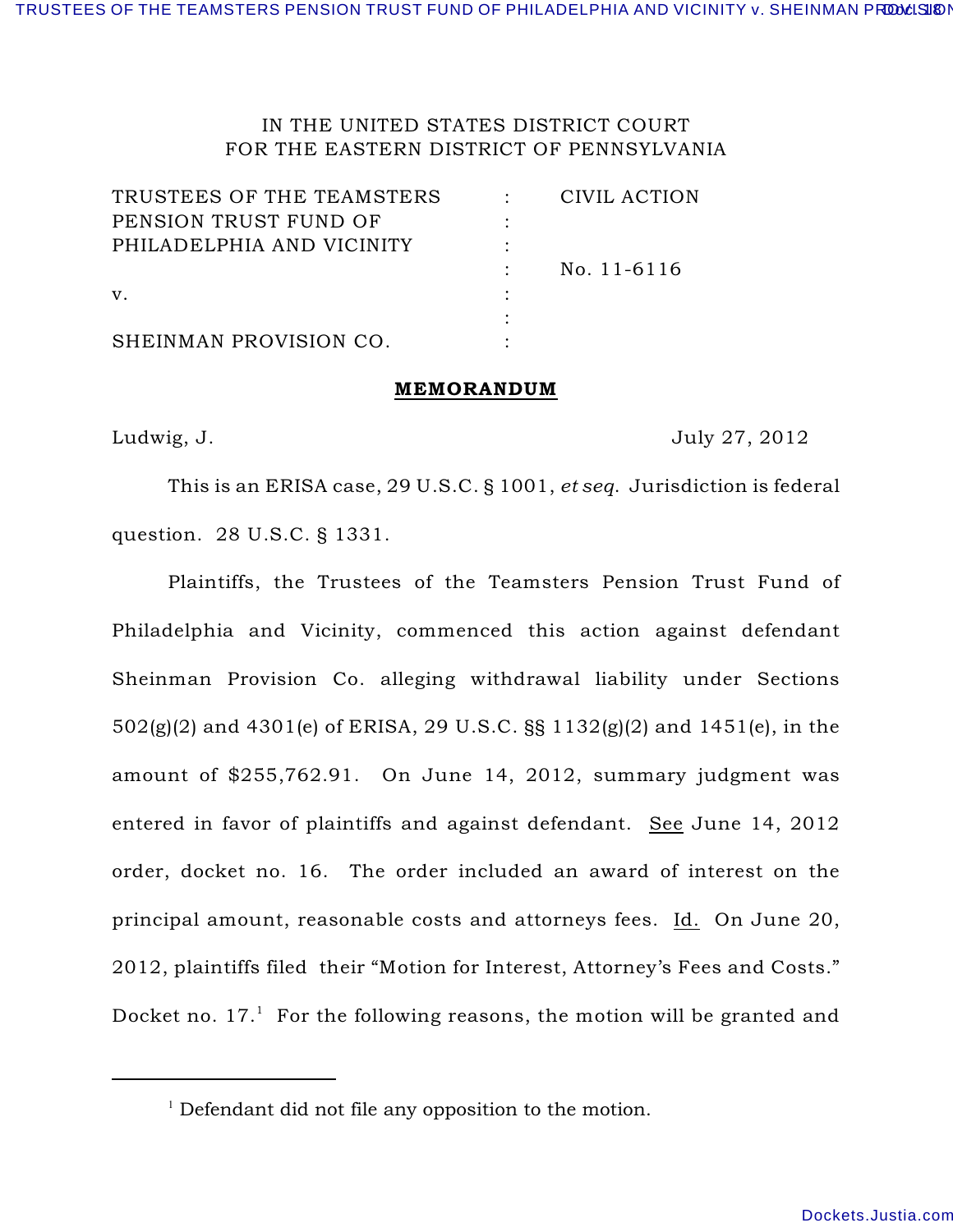plaintiffs will be awarded interest of \$8,312.29 and attorney's fees and costs of \$7,766.00.

"Section 4301(b) of ERISA provides that the failure of an employer to to make a timely withdrawal liability payment should be treated in the same manner as delinquent contributions. 29 U.S.C. § 1451(b). [ ] Section 502 of ERISA requires a district court to award interest, liquidated damages, and reasonable attorney's fees and costs when a plan successfully enforces a demand for delinquent payments. 29 U.S.C. § 1132(g)(2)." Anker Energy Corp. v. Consolidation Coal Co., 177 F.3d 161, 179 (3d Cir. 1999). These awards are mandatory. Id. n.9 (citations omitted).

### *Interest*

According to the "Declaration of Matthew D. Areman, Esquire," appended to plaintiffs' motion, interest on the withdrawal liability awarded - \$255,762.91 - calculated from the date of default of June 27, 2011, at the rate of 3.5% is \$8,312.29.<sup>2</sup>

#### *Attorneys' Fees*

Section 502 of ERISA requires an award of attorneys' fees where a defendant has been found in violation of Section 515. Penn Elastic Co. v.

<sup>&</sup>lt;sup>2</sup> This is the rate established by the Pension Benefit Guaranty Corp. See 29 CFR  $\S$ 4219.32(b).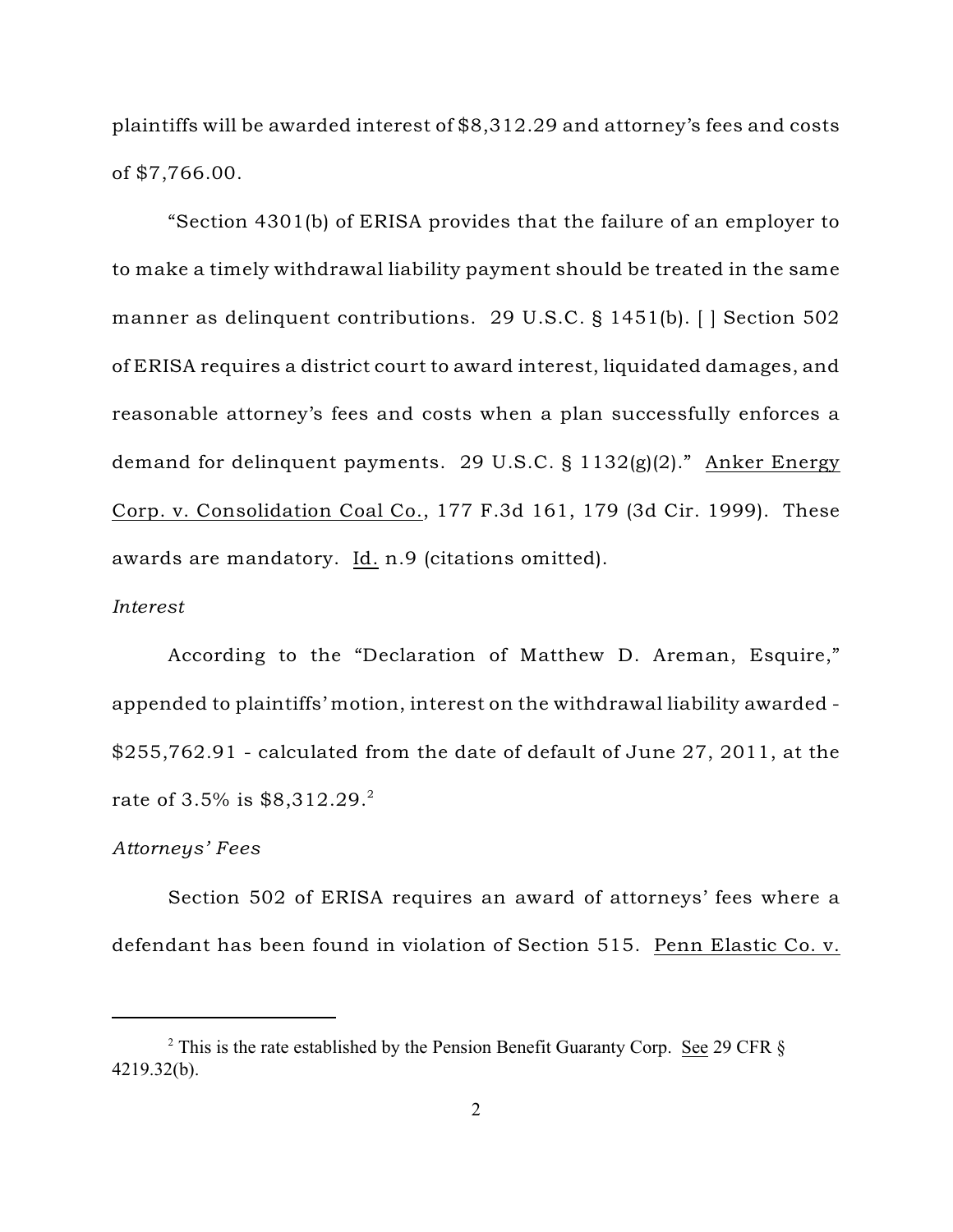United Retail & Wholesale Employees Union Local 115 Joint Pension Plan, 792 F.2d 45, 48 (3d Cir. 1986) ("[A]ttorney's fees are mandatory, not discretionary when a pension plan prevails in an action for withdrawal liability payments.") The starting point for calculating the reasonableness of the attorney's fees requested is the lodestar. Hahnemann Univ Hosp. v. All Shore, Inc., 514 f.3d 300, 310 (3d Cir. 2008), citing UAW Local 259 Soc. Sec. Dept. v. Metro Auto Ctr., 501 F.3d 283, 290 (3d Cir. 2007) ("Under the lodestar approach, a court determines the reasonable number of hours expended on the litigation multiplied by a reasonable hourly rate.")

"Generally, a reasonable hourly rate is to be calculated according to the prevailing market rates in the relevant community." Rode v. Dellarciprete, 892 F.2d 1177, 1183) (3d Cir. 1990). Here, plaintiffs submitted the Declaration of Matthew D. Areman, Esquire, an associate at Markowitz & Richman, who represented plaintiffs throughout this action. Mr. Areman's fee was \$300 per hour. His firm specializes in labor and employment law, and his fee, which is somewhat high, appears reasonable. See Carpenters Pension & Annuity Plan v. Grosso, No. 07-5013, 2009 WL 2431340, at \*7 (E.D. Pa., Aug. 6, 2009) (hourly rate for associate of \$230 was reasonable in ERISA case).

"A request for fees must be accompanied by 'fairly definite information

3